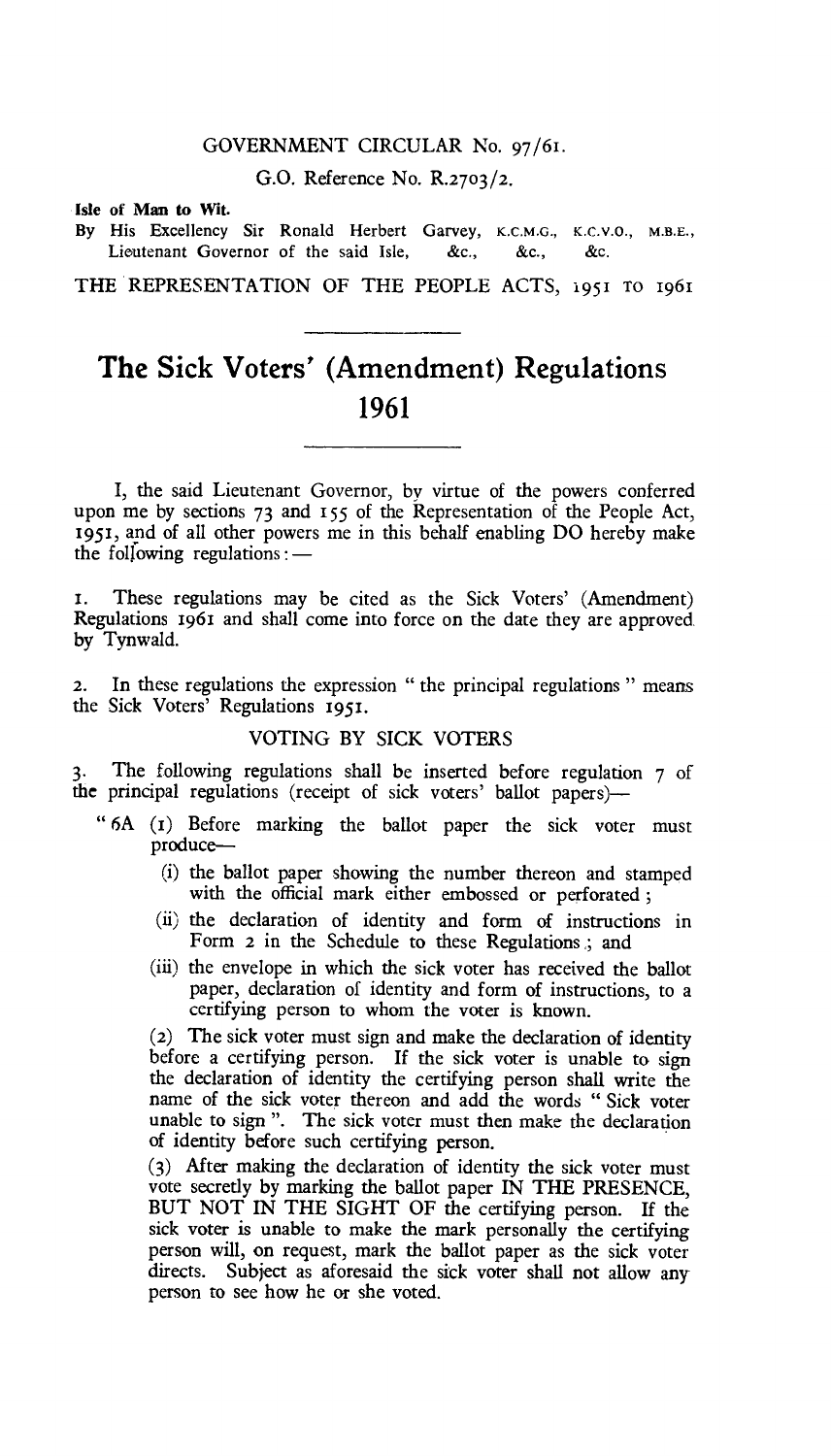(4) A certifying person shall be a Justice of the Peace, Minister of Religion, Advocate, Physician, Surgeon, Dental Surgeon, Chartered Accountant or a police officer of a rank not lower than that of Sergeant. Notwithstanding that he or she holds a qualification to act as a certifying person, a candidate, or a spouse of a candidate, or an agent appointed by a candidate for detecting personation, or to attend at the counting of votes, shall not act as a certifying person.

## AMENDMENT OF FORM **2** IN THE SCHEDULE TO THE PRINCIPAL REGULATIONS

4. For Form **2** in the Schedule to the principal Regulations there shall be subsituted the following: —

## **Form 2,**

## **The Representation of the People Acts, 1951 to 1961**

**FRONT OF FORM** 

## DO NOT MARK THE BALLOT PAPER UNTIL THIS FORM HAS BEEN COMPLETED

Ballot Paper No.

I hereby declare that I am the person to whom the ballot paper numbered as above and the envelope in which it was enclosed (both of which I now produce) were sent.

Sick voter's signature

I hereby certify that the above named person, who is known to me,

- (i) produced the ballot paper and envelope above referred to, no vote having been recorded on the said ballot paper and made the above declaration in my presence ; and
- (ii) \*marked the said ballot paper in my presence but not in my sight

\* Delete whichever is inapplicable.

**Or** 

\*declared that he or she was unable personally to mark the ballot paper and requested me to do so and I marked the ballot paper as he or she directed.

| † See instruc-<br>tions on the<br>other side of<br>this form. |  |
|---------------------------------------------------------------|--|
|                                                               |  |
|                                                               |  |
|                                                               |  |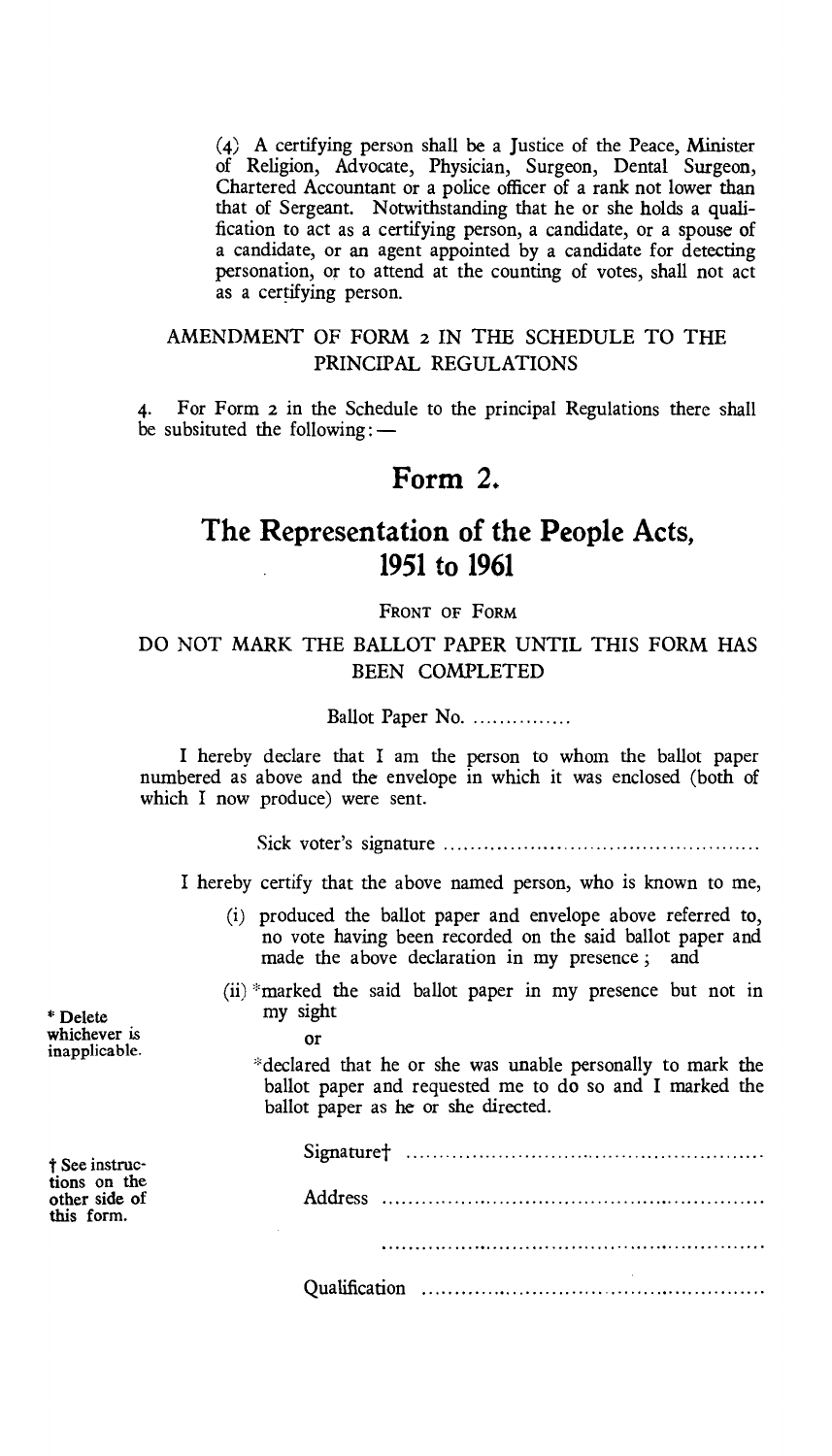### BACK OF FORM

#### INSTRUCTIONS

i. BEFORE MARKING the accompanying ballot paper the sick voter must produce

- (i) the ballot paper showing the number thereon and stamped with the official mark either embossed or perforated ;
- (ii) this form ; and
- (iii) the envelope in which the sick voter has received this form and the ballot paper ;

to a certifying person as defined in paragraph 6 of these instructions.

2. The sick voter must sign and make the declaration of identity before a certifying person. The certifying person must delete whichever alternative of paragraph (ii) of the declaration of identity is inapplicable.

3. After making the declaration of identity the sick voter must vote secretly by marking the ballot paper on the right hand side with a cross opposite the name of the candidate for whom he or she votes, thus X, IN THE PRESENCE, BUT NOT IN THE SIGHT OF the certifying person.

4. Immediately after voting the sick voter must fold the marked ballot paper so as to conceal the voting and place it, TOGETHER WITH THIS FORM, in the enclosed envelope addressed to the Returning Officer and despatch the same so as to arrive at the place to which it is addressed between io a.m. and 8 p.m. ON THE DAY OF THE POLL. It can either be sent through the post or delivered by hand.

5. (I) If the sick voter is unable to sign the declaration of identity the certifying person shall write the name of the sick voter thereon and add the words " Sick voter unable to sign " and the sick voter must then make the declaration of identity before such certifying person.

(2) If the sick voter is unable to mark the ballot paper personally the certifying person will, on request, mark the ballot paper as the sick voter directs.

(3) If the sick voter is unable to do so the certifying person shall, immediately after he has marked the ballot paper on the directions of the sick voter, fold the marked ballot paper so as to conceal the voting thereon and place it, together with this form, in the enclosed envelope addressed to the Returning Officer and despatch it in accordance with the instructions in paragraph 4.

6. A certifying person shall be a Justice of the Peace, Minister of Religion, Advocate, Physician, Surgeon, Dental Surgeon, Chartered Accountant, or a police officer of a rank not lower than that of Sergeant.